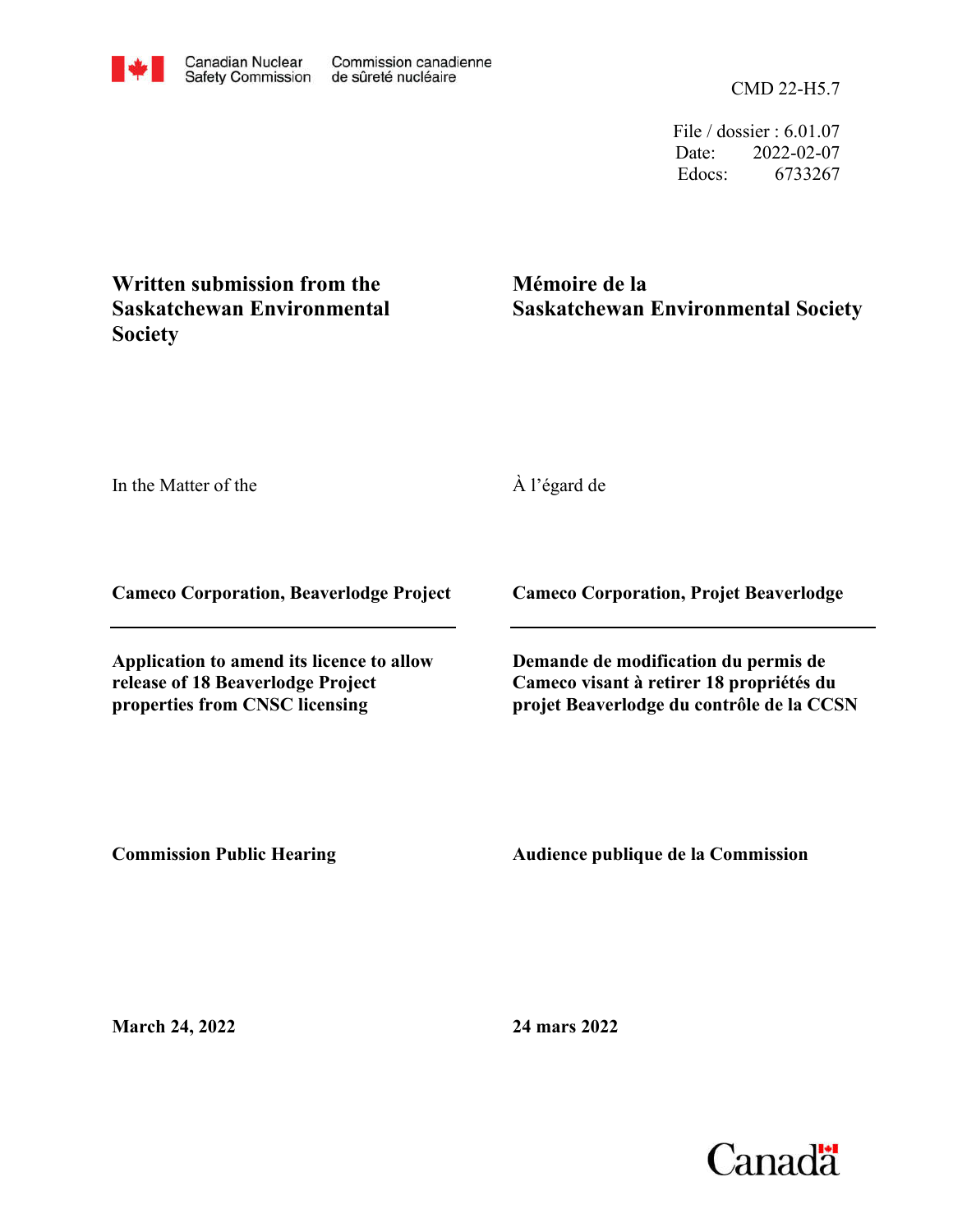

# Saskatchewan **Environmental Society**

## **COMMENTS FOR THE MARCH 2022 HEARING ON CAMECO APPLICATION TO AMEND ITS LICENCE TO ALLOW RELEASE OF 18 BEAVERLODGE PROPERTIES FROM CNSC LICENSING**

Prepared for submission to the Canadian Nuclear Safety Commission

by Ann Coxworth of the Saskatchewan Environmental Society February 7, 2022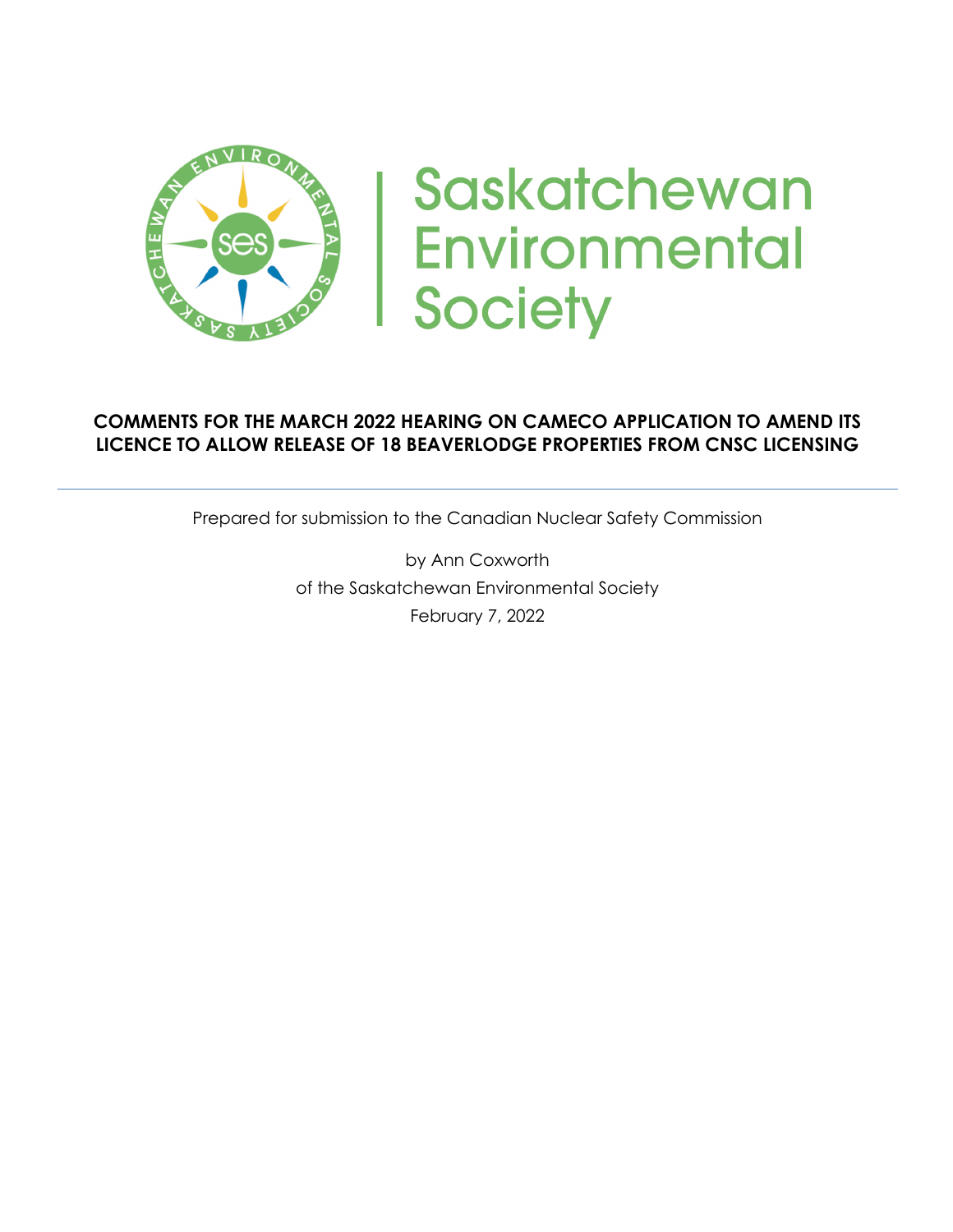

## **ABSTRACT**

The following are comments from the Saskatchewan Environmental Society (SES) to the Canadian Nuclear Safety Commission (CNSC) on Cameco's 2021 request to remove 18 further properties from its Beaverlodge Licence.

SES first discusses a number of issues that have been raised at previous hearings and to which satisfactory responses have not been provided. These issues are relevant to the present request.

The CNSC's 2019 Beaverlodge Decision Document is then reviewed to identify questions and requests that the Commission asked Cameco to respond to in its next proposal for release of Beaverlodge properties.

The need to consider rewriting of the Performance Objectives and criteria for release is discussed, and some questions about the Institutional Control Program (ICP) follow. The adequacy of gamma radiation level restrictions is questioned, given the possibility of future increased population density and changing land use.

Issues at some specific properties are reviewed and recommendations are offered. Conclusions and a summary of recommendations are provided.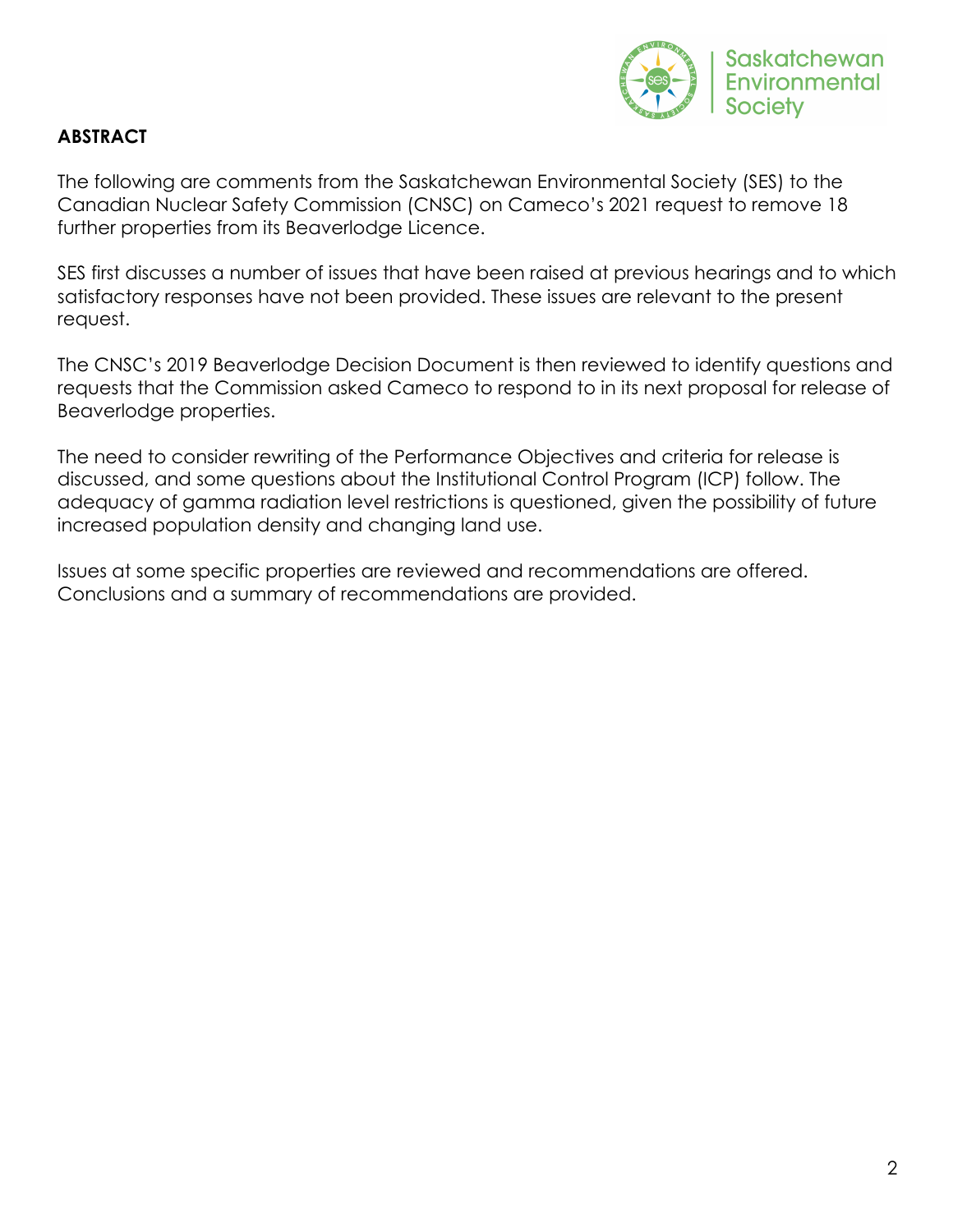

## **TABLE OF CONTENTS**

- **1.** Issues raised previously and still requiring answers **… 4**
	- **a.** Estimation of future human exposure **… 4**
	- **b.** Cost calculations for future monitoring and maintenance **… 4**
	- **c.** Risk to non-humans **… 5**
	- **d.** Hot-spots and averaging of data **… 6**
	- **e.** Responsibility for the distant future **… 6**
- **2.** Responses to the 2019 Beaverlodge Decision document recommendations **… 6**
- **3.** Performance Objectives **… 6**
- **4.** ICP Registry **… 7**
- **5.** Gamma background **… 8**
- **6.** Comments on specific properties **… 8**
	- a. HAB mining area **… 8**
	- b. Dubyna area **… 8**
	- c. Lower Ace Creek area **… 8**
	- d. Verna Bolger area **… 9**
	- e. Tailings Management area **… 10**
- **7.** Conclusions and Summary of Recommendations **… 10**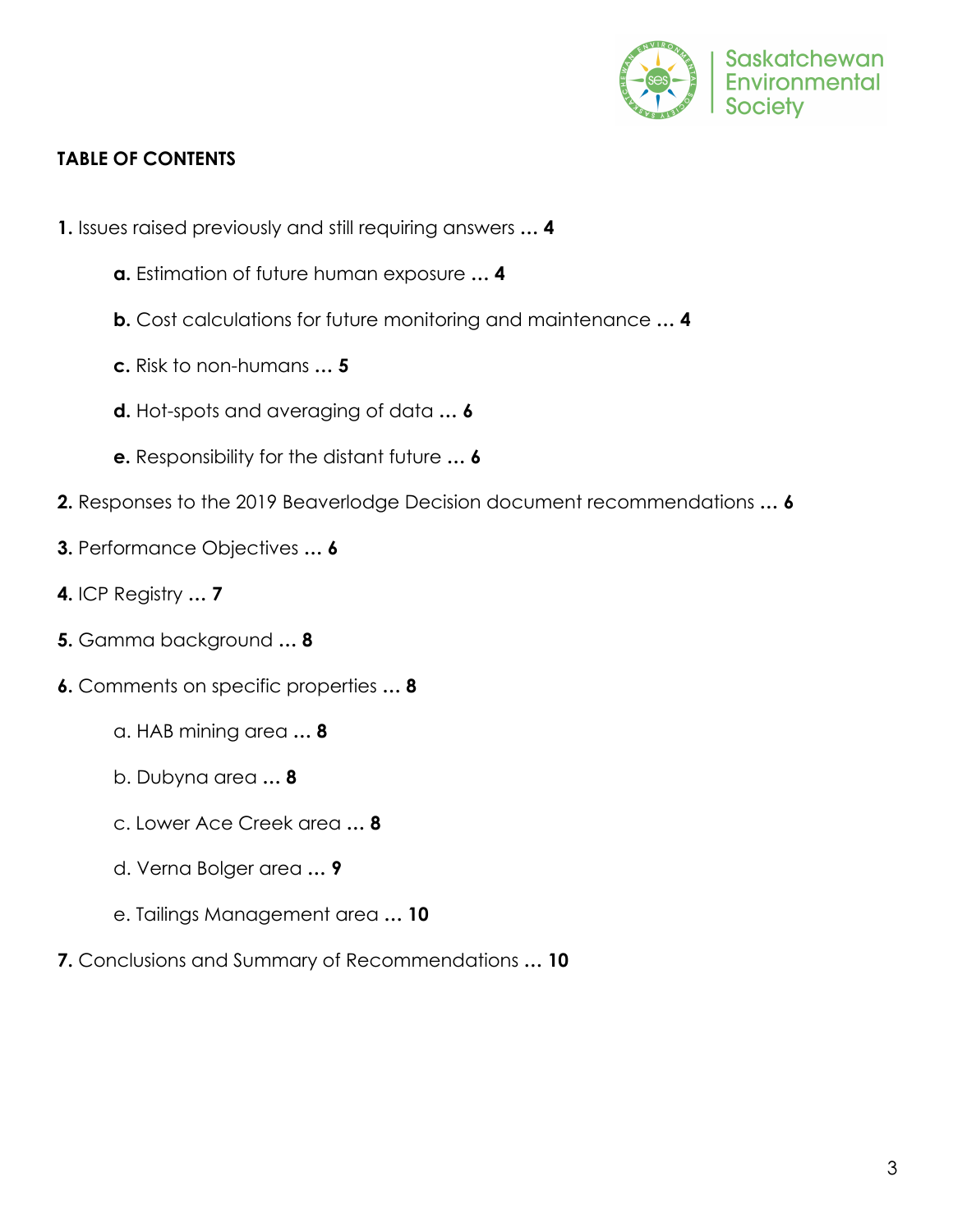

# **1. ISSUES RAISED PREVIOUSLY AND STILL REQUIRING ANSWERS**

For several years SES has been a keen observer of the Beaverlodge site as well as other sites in northern Saskatchewan that are in the process of decommissioning, remediation or relicensing. Some issues which keep recurring have not been adequately responded to, including some that were raised during the 2019 Beaverlodge hearing and which are still relevant in the current situation.

# **a. Estimation of human exposure**

In order to assess risk at locations where contaminant levels exceed guidelines, Cameco has interviewed residents of Uranium City about their current use of the land in question. Generally they find that because current residents tend to not spend more than 2 or 3 weeks a year on the site, their annual exposure to gamma radiation is well below the permissible 1 mSv/year. Cameco and the CNSC refer to a single "reasonable use scenario", a scenario that implies only an indefinite continuation of hunter gatherer use by a small number of people, and thus it is concluded that elevated levels of contaminants are acceptable.

We suggest that an alternative "reasonable use scenario" should be examined. In this alternative scenario, perhaps a few decades in the future, climate change has made southern regions of the prairies more difficult to live in. Many coastal areas of Canada have been evacuated because of sea-level rise, flooding and a sharp rise in extreme weather. Refugees from other parts of the world are crowding into Canada, and the United Nations is asking Canada to accommodate increasing numbers as many developing countries face severe consequences from climate change impacts. Suddenly northern Saskatchewan looks like a fairly attractive place to live. The warmer climate is causing changes in vegetation and habitats. The population of the region is steadily increasing, with many people able to work remotely from year-round homes in the north. At the rate that the impacts of climate change are being observed, this scenario is not just something that could happen in the distant future but is a reasonable possibility within a few decades and will become more and more likely in the centuries ahead.

## **Taking such a scenario into account, we suggest that risk assessment should include concern about significantly increased land use intensity in the future.**

## **b. Cost calculations for future monitoring and maintenance**

We have previously raised a concern about the way in which financial guarantees required for future monitoring, maintenance and unexpected events are calculated. We repeat what we said in 2019:

"There are four major factors that, at a minimum, cause anxiety for a non-economist in the discussion and calculation of the necessary financial guarantees.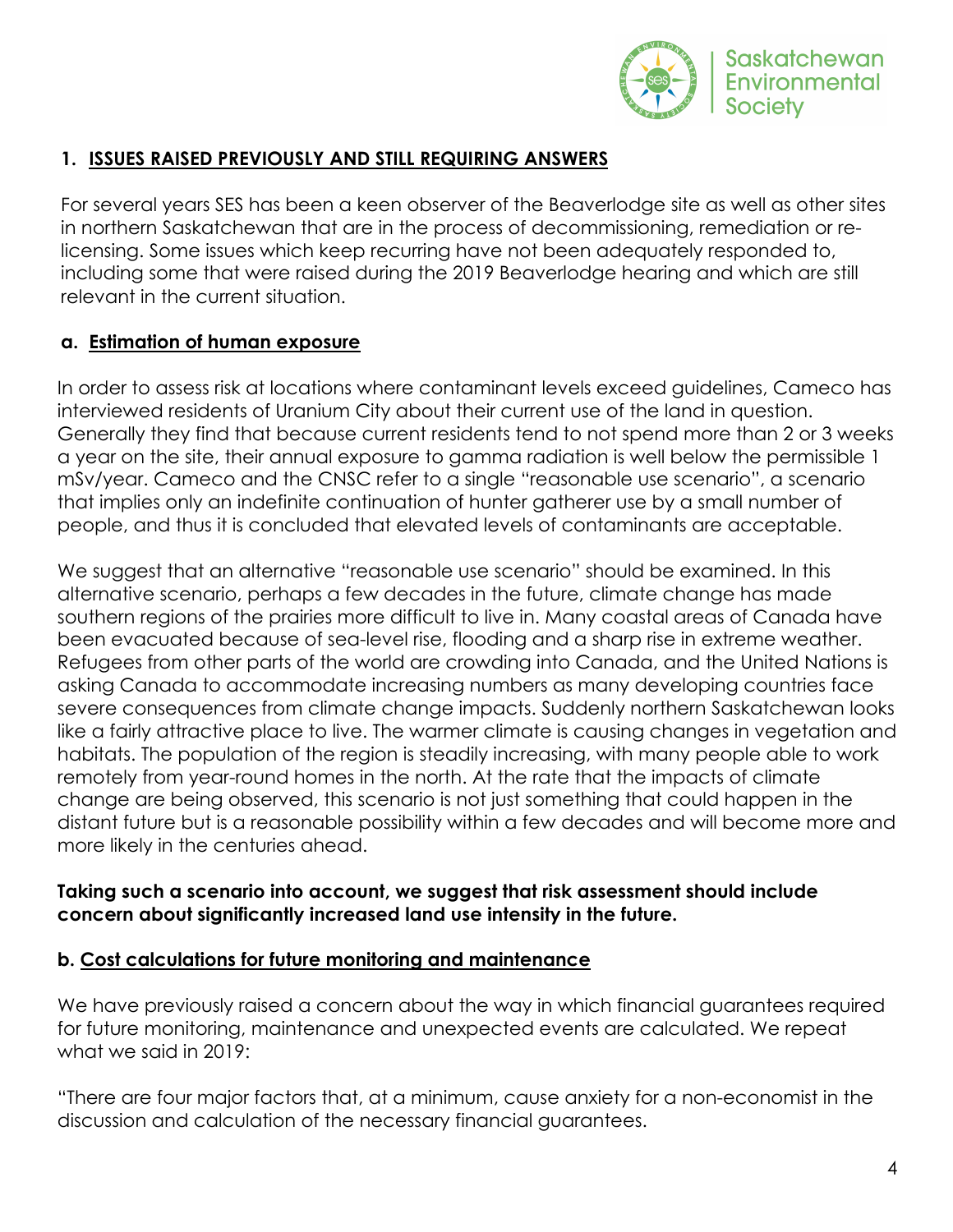

- i. First is the assumption that the average inflation rate for the past 10 years can be used to predict future inflation rates over the next 50, 75 or 1,000 years. (Suppose we had made such an assumption in 1019!).
- ii. Secondly, the assumption of a constant (or average) economic growth rate over a very extended period of time is hard to take seriously. Two percent may look like a conservative figure compared to the past few years, but to assume that the economy will continue to expand *ad infinitum* at this rate surely appears unrealistic.

Both of these issues point to the huge uncertainty about what sum needs to be put aside now to guarantee the ability to cover costs that will be incurred many decades and centuries into the future.

iii. And thirdly, to a non-economist it is mysterious why the 1.58% inflation rate has been *added* to the 2% presumed growth rate rather than subtracting it in calculating the future value of the investment. Admittedly this is a complex issue and there is presumably a rationale to explain it. However, logic would seem to suggest that the value of our investment increases only to the extent that the interest *exceeds* inflation. Is this not true? We can assume that present costs for travel, materials, wages etc. will increase over time with inflation, thus decreasing the value of an uninvested 2019 dollar, and that we can overcome that problem only by investing that dollar at a rate that is higher than the inflation rate.

Although I am uncomfortable with the assumptions that have been made and am unconvinced that we will have a guarantee of future costs being covered, I am not in a position to offer more appropriate assumptions. I would suggest that we have to recognise that the economic future is very uncertain, and that we should not try to give the impression that the existence of "financial guarantees" actually *guarantees* anything. **We must admit that we are leaving behind unknown risks and uncertainties for future generations - and that perhaps, despite present good will, - the maintenance and monitoring and caring for unforeseen events may flounder because of inadequate resources.**

## **c. Risk to non-humans**

**We have not seen data to support the conclusion that gamma radiation levels measured one metre above the ground will adequately reflect the risk to small animals.** We do not appear to be measuring ground-level alpha levels. This concern is particularly relevant to those areas that are not currently monitored for gamma because of difficulty in access. While difficulty in access may well, for the time being, deter human use of such areas, small animals and other organisms will not experience restricted access**. It will also be important to consider ecosystem changes that may result in habitat changes for some species, resulting in changes in their vulnerability.**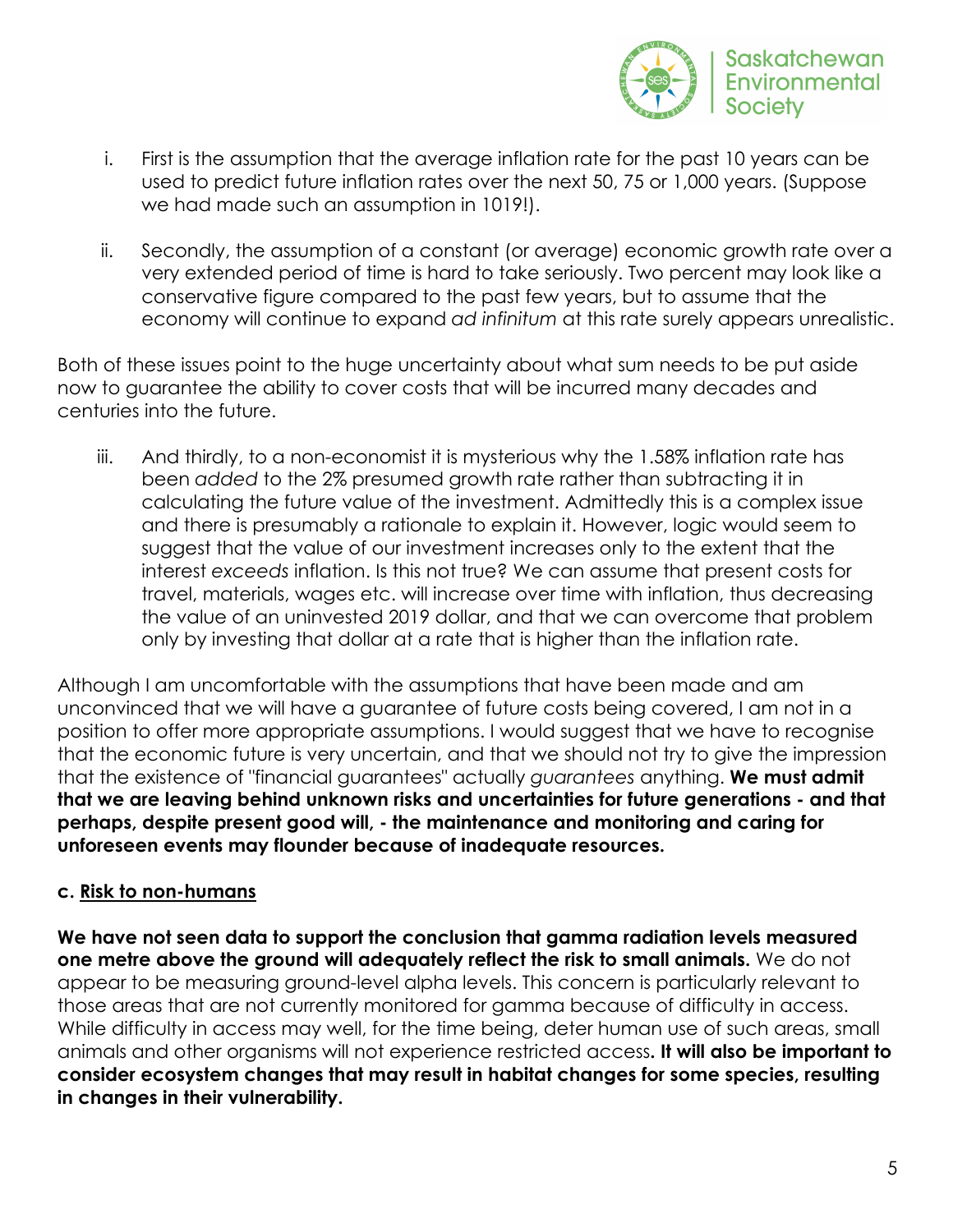

## **d. Hot spots and averaging of data**

The current Beaverlodge Site Closure document (2021) again bases estimated gamma exposure on measurements taken on 10X10 metre areas that are then averaged over a one ha. area. **It is unclear how the one-hectare areas are chosen, whether they overlap, and just where the hot spots are. It would seem that some of the elevated radiation levels get hidden in the averaging as far as the public is concerned. Is the public informed of the locations of hot spots?**

## **e. Responsibility for the distant future**

Considerable care has been devoted to ensuring that current users of the Beaverlodge lands can safely pursue their present lifestyle. However, it is not clear to what extent Cameco and the CNSC extend the same sense of responsibility for land users in the distant future. And of course this is difficult to do, given all the unknowns about the future, including the unknown efficacy of regulatory systems and record-keeping into the next millennium. **This suggests a need to leave these properties in a condition that will not be dependent on uncertain future intervention. An undue reliance has been placed on the ICP's ability to carry out maintenance and monitoring tasks thousands of years in the future.**

## **2. RESPONSES TO RECOMMENDATIONS IN THE 2019 DECISION DOCUMENT**

The 2019 Beaverlodge Decision Document included some recommendations for items that should be addressed by Cameco in future proposals. We note, for example, questions about the lifetime of grout used in closing drill holes and about chemical toxicity of uranium. There was also a suggestion by the Commission that the land use study used in the 2019 project was not fully representative of land users. Noting that areas with radiation hot-spots will require administrative controls, the Decision Document recommends that Cameco and Saskatchewan should collaborate in determining a mechanism for such control. We would ask for a report on the progress on this task.

**We suggest it would now be helpful if a summary of the CNSC's 2019 recommendations and requests were provided, along with a description of how each has been responded to in the current Cameco submission.**

# **3. PERFORMANCE OBJECTIVES**

This is a difficult issue. Decisions were reached several years ago about criteria that would be used to determine the eligibility of properties for release to the ICP. The Framework document says that if nothing more could reasonably be done to mitigate risk beyond natural recovery, it is appropriate to apply for transfer to the ICP. The key word is "reasonably", a term that is very open to interpretation. At a 2012 Remedial Options Workshop, local residents were presented with a list of potential remediation options along with the expected cost and benefits of each. There was previously an indication that the workshop ran out of time, and that not all options were fully explored. However, the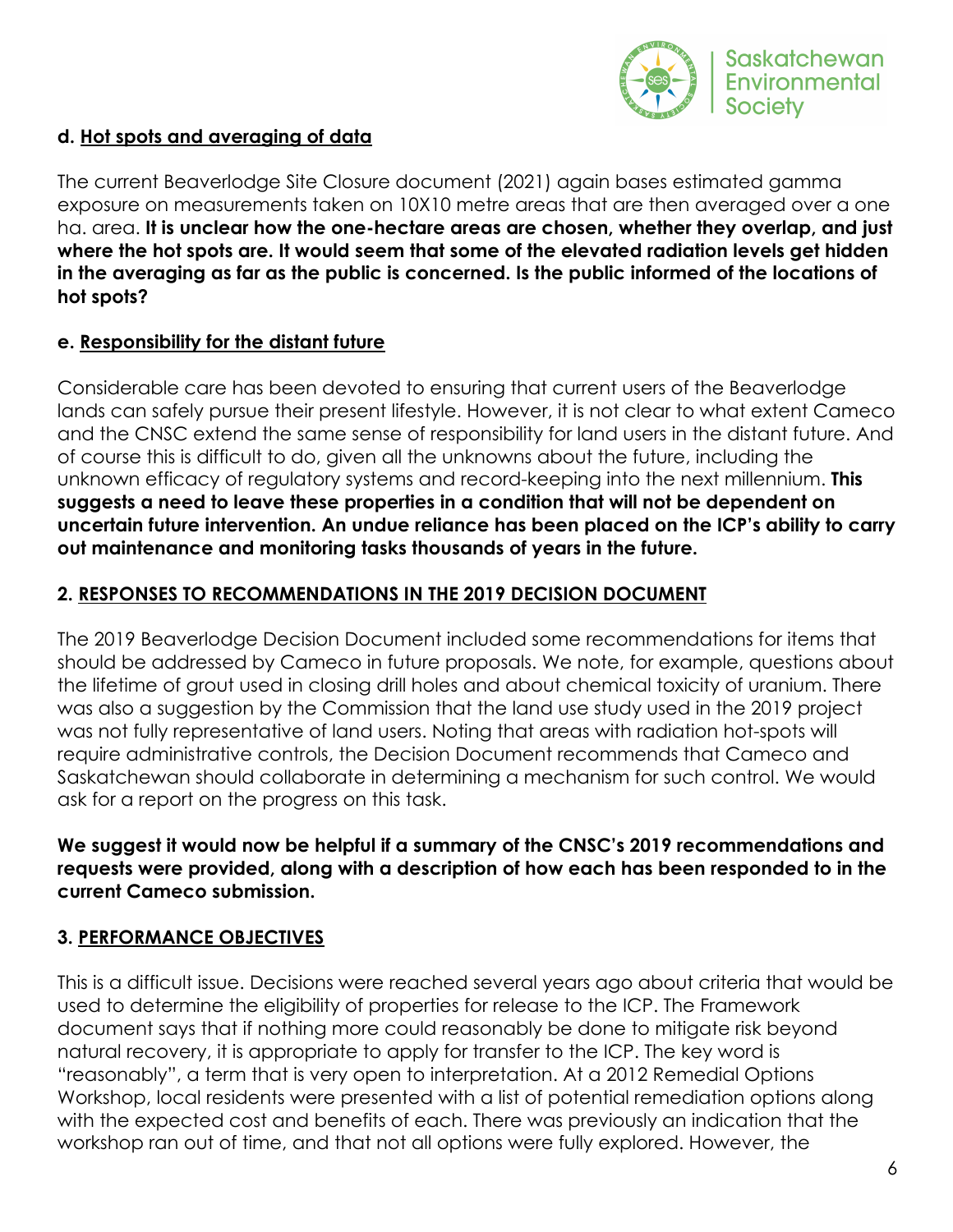

workshop results were used to develop the Path Forward, which presented the following criteria for release of a site:

The site is to be:

- Safe, for unrestricted public access,
- Secure, with acceptable long-term risks, and
- Stable/improving, with environmental conditions on the site and downstream stable and naturally recovering as predicted.

It may be time for the CNSC to re-consider the adequacy, or the wording of these criteria, particularly the third one. The provision that the environmental conditions on the site be stable and *recovering as predicted* means that a site such as HAB2, with Ra 226 levels predicted to remain ten times above guidelines for the indefinite future, is regarded as stable and improving. **The fact that the predicted improvement is almost immeasurably slow, and that the contaminant level will remain almost unchanged at a very high level for centuries, does not appear to concern the regulator. The contamination level is more or less stable (at a very high level) and it is extremely slowly improving. Therefore, the stable/improving criterion is met. We are not satisfied with this situation.** Presumably it has been concluded that no *reasonable* options for remediation exist**. Again, we suggest that the word 'reasonable' is too vague to be part of a regulatory statement.** 

The second condition, that the site be secure, with acceptable long-term risks, again presents a semantic problem. Long-term risks acceptable to whom? What percentage of the present population has to consider the risk acceptable? Who is the proxy for the future occupants of the land? **'Acceptable' is not a scientific term.**

The first condition, the requirement that the site be safe for unrestricted public access, leaves open the question of how the public can be warned about remaining hazards into the indefinite future. There has been much discussion elsewhere, particularly around plans for high level waste management, about the feasibility of creating warning systems that will last for millennia. The precautions, restrictions, avoidance of radiation hot spots and limiting the time spent on the site, are much less dramatic here, but still require attention. **We need to clarify just how the sites are to be made safe for unrestricted access.** 

# **4. ICP REGISTRY**

At the time of writing, the Registry on the public website of Saskatchewan's Institutional Control Program shows no entries since 2012. Does this imply that the properties released to the ICP in 2019 have not yet been transferred? If so, what is causing the delay, and who is currently responsible for these properties? **We suggest that the CNSC ask the ICP for an updated report on the status of the properties released in 2019 and that this information be reported to the public.**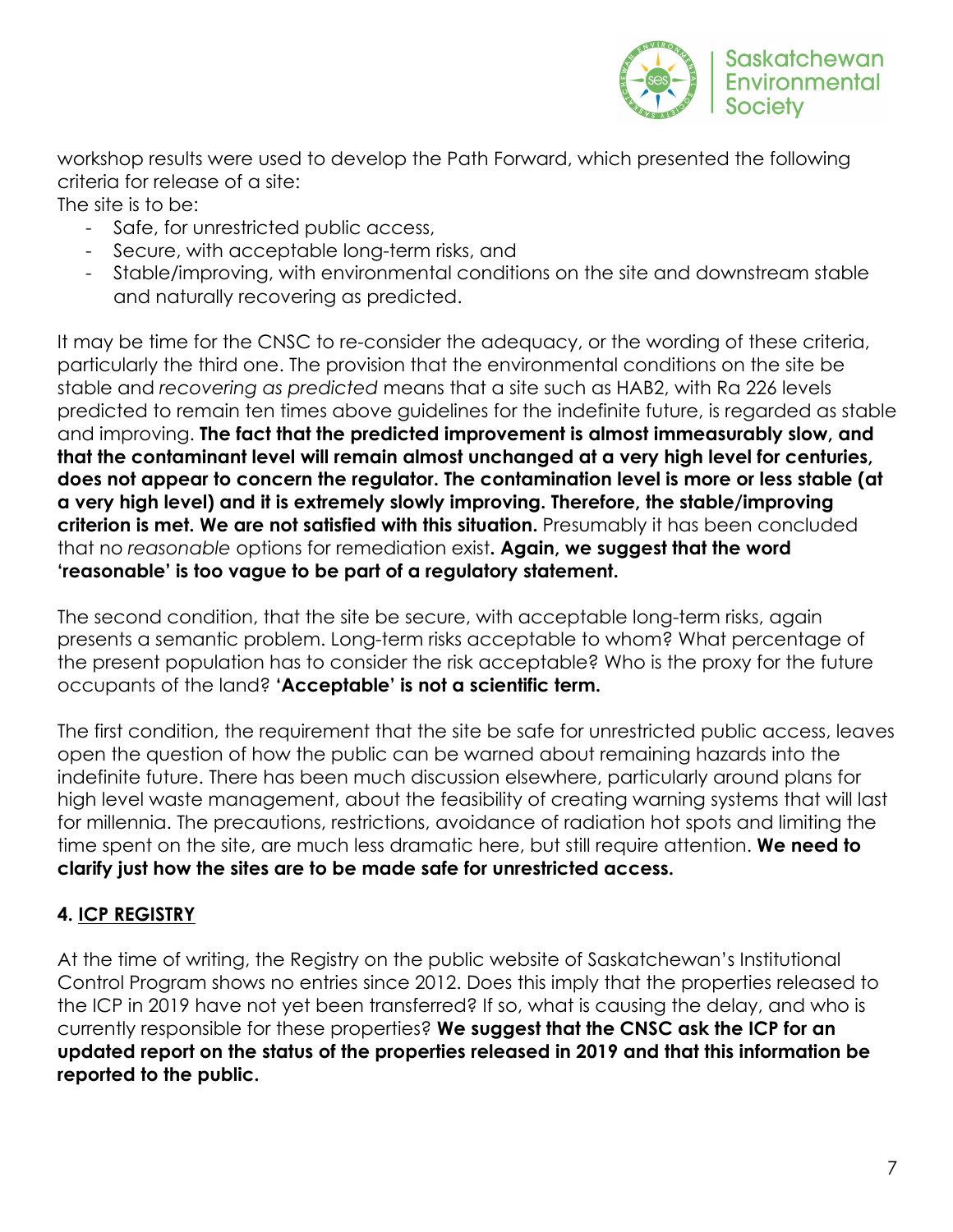

## **5. GAMMA BACKGROUND**

The CNSC staff report (p31/137) notes that a background level of 0.14 µSv/hr is assumed for the entire site. Year-round exposure to this level would seem to result in a dose of 1.226 mSv/yr, which is already slightly above the guideline for the public. Presumably our bodies do not distinguish between background levels and levels due to mining/milling activity, so we should be looking at the combined exposure from both sources**. As estimated background levels apparently already lead to exposure over the guideline for anyone who might live year-round in the region, in allowing an additional 1 µSv/hr over background, we are permitting a level of exposure to a year-round land-user of about nine times the guideline. This may well be significant with future land use changes. We suggest that the exposure level for potential future year-round occupants be taken into account in determination of safe levels of gamma radiation.** 

## **6. COMMENTS ON SPECIFIC PROPERTIES**

## **a. HAB Mining Area**

Water quality measured at the outflow of Pistol Lake is stated to be suitable for traditional recreation use and would "likely pose no risk to a visitor."

However, we note particularly Fig 3.1-2 in the Cameco submission which shows a **Ra226 level associated with HAB2 that is projected to remain ten times the guideline into the indefinite future. It is interesting that the CNSC staff report does not comment on the implications of this. We question whether this is an acceptable condition, given unknown future land use. We recommend that HAB2 not be released until this problem is resolved.**

# **b. Dubyna Area**

The EMAR1 property on the west shore of Dubyna Lake included 2 drill holes with artesian potential. As these are now sealed, we need to know whether the underground water will seek an alternative route to the surface, possibly outside the Beaverlodge site. Water quality measured just downstream of the lake appears fairly satisfactory (although uranium levels are projected to remain a bit above guidelines). **But it would be interesting to see what the contaminant levels are in the lake itself and in its sediment, given that mine water was discharged into the lake. We question whether potential groundwater pathways are sufficiently well understood to project future behavior of underground water when previous exit routes have been blocked.**

## **c. Lower Ace Creek Area**

Eight properties in this area are proposed for release**. Some hard-to-access tailings spills have been left in situ "to avoid greater environmental damage". The data and rationale for this decision are not provided. Please provide this analysis.**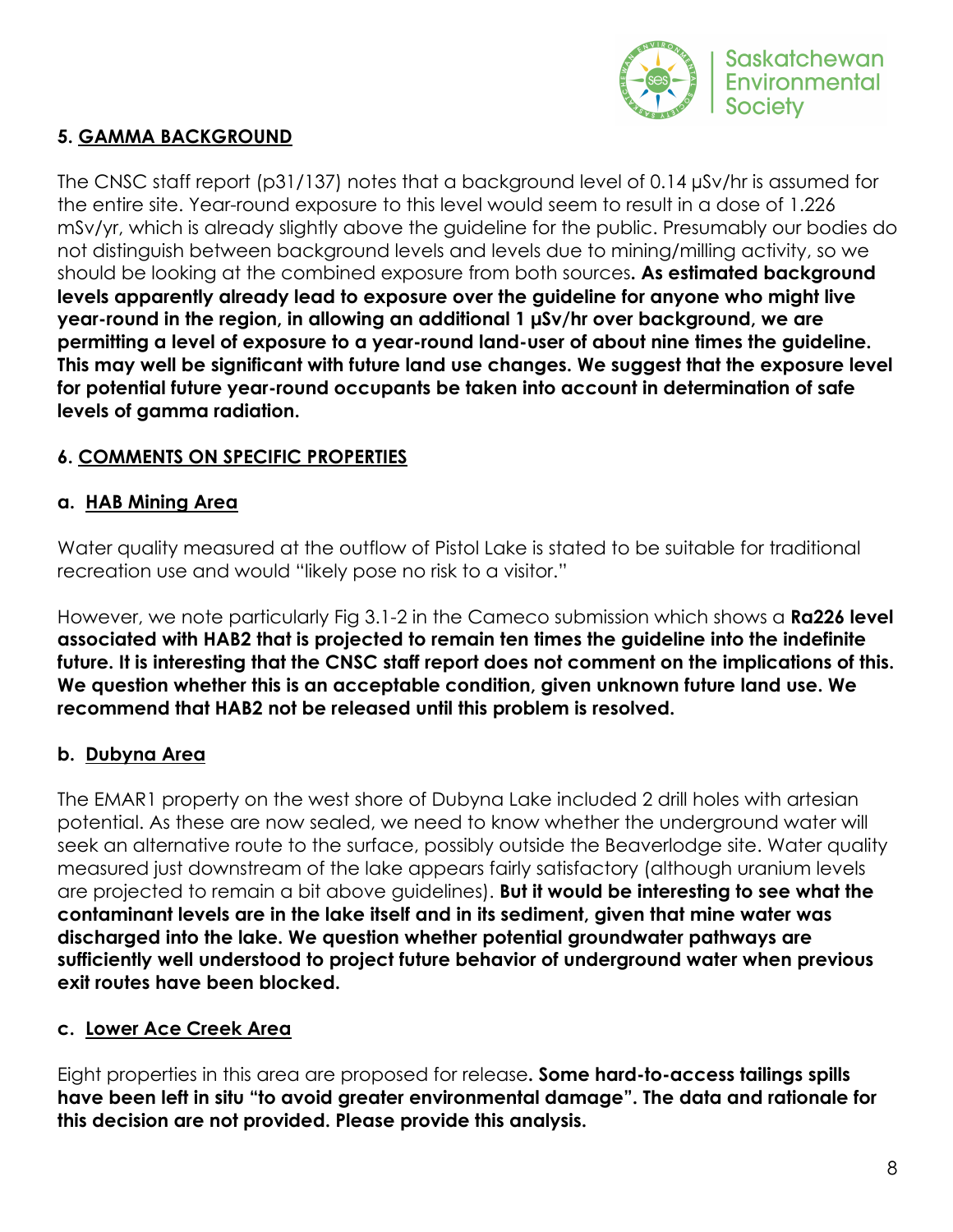

As was the situation at Pistol Lake, Watson Lake on the ACE14 property is deemed to be unlikely to pose risk to occasional visitors (from short-term consumption of drinking water). This ignores the possibility of more intense land use in the future.

On the ACE1 property there are areas of spilled tailings that exceed gamma exposure guidelines, but this is considered acceptable given the "reasonable land use scenario" that has been adopted. (See above).

A similar situation is found on ACE9 where a steeply-sloped and heavily vegetated area did not meet gamma guidelines but was not remediated. We will see similar **compromises being made on several of the Beaverlodge properties, based on the assumption that no one, now or in the future, will spend more than 45 days on the property. We do not consider this a valid assumption.**

ACE1 also includes 2 raises that had previously been covered with waste rock and which now appear to be under water. This again elicits the question of underground movement of flooded mine water which could potentially emerge to the surface at some distance from the site. How well is the groundwater hydrology in the area understood? The CNSC staff report notes gamma levels up to 3 µSv/hr above background on the ACE MC property, but as exposure doses were calculated based on levels averaged over 1 ha, this was deemed acceptable.

**The EXC URA7 property is said by Cameco to have hosted no mining or milling activities, and therefore it has been assumed that all gamma levels on this property are natural background. However, the 2021 Final Closure Report (p 125, 141/275) notes that empty barrels and remnants of building structures were found on the site. Where would these have come from if not from the earlier uranium operations? It appears that radiation levels on this property were not actually measured, so we don't know whether or not they exceeded the assumed 0.14 µSv/hr background level or to what extent the levels are indeed entirely natural. We request clarification of the historic use of EXC URA7 and a gamma survey of the property before release is approved.**

Incidentally, we note what is presumably a typo in the URA4 description. The Cameco submission (p. 39, 42/61) describes the property as being located northwest of Beaverlodge Lake. The map indicates that it is north-east of the lake.

## **d. Verna/Bolger area**

**As in other properties, short-term consumption of drinking water from Up and Zora Lakes is reported to be unlikely to pose risk to humans. We again question the assumptions about future land use.**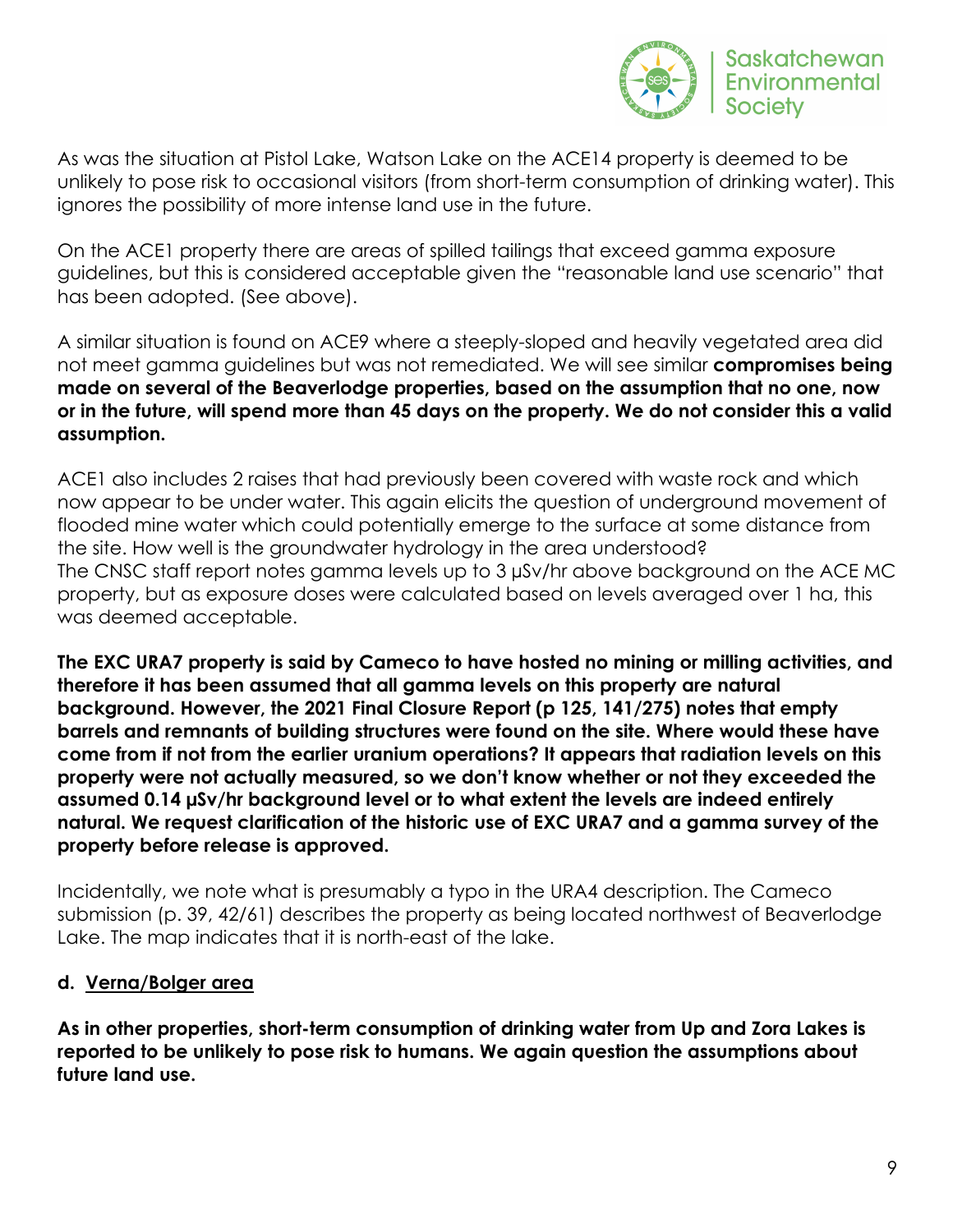

On the ACE7 property a portion of the waste rock pile extends into Verna Lake but is not considered a significant source of Ra, U or Se. We would like to see the justification for this assumption.

## **e. Tailings Management Area**

**The GC2 property contains tailings spills that have been covered where accessible. Cameco reports that an assessment was made of whether remediation was needed on inaccessible areas. They do not comment on the conclusions they reached or how these conclusions were reached.**

## **7. CONCLUSIONS AND RECOMMENDATIONS**

We recognize that Cameco and the CNSC face very difficult challenges in addressing historic problems that have resulted largely from past ignorance on the part of industry, governments and the general public. While it is unfortunate that the cost of remediating past mistakes now falls on the current generation who have a better understanding of the problems, and better tools for analyzing them, this does not justify us passing the responsibility forward to our great- great- grandchildren and their descendants. Cleaning up after oneself is just one of the costs of doing business.

The following is a summary of actions we suggest should be undertaken with respect to the properties being considered for release. Most of them are motivated by the need to take responsibility not only for the well-being of current land users, but also of those who may use the land more intensively in the future.

- 1. Areas where there were spilled tailings but which have not been surveyed because of difficulty of access should be surveyed and remediated where appropriate. Disturbed vegetation will recover. Properties that include such areas should not be released from CNSC oversight until this is done.
- 2. Human risk assessment should be re-calculated with changed assumptions about what constitutes a "reasonable" future land use scenario.
- 3. It should be publicly acknowledged that the huge uncertainty about future economic, social, and political conditions mean that it is not possible to guarantee that proposed monitoring and maintenance will actually be carried out in the distant future. We need to determine that the risk of regulatory failure is recognized and taken into account in decision-making. This may mean investing in further levels of remediation that have so far been considered to be non-cost-effective.
- 4. Details should be provided about how the public will be responsibly informed into the distant future about remaining hazards and precautions needed in interacting with the environment.